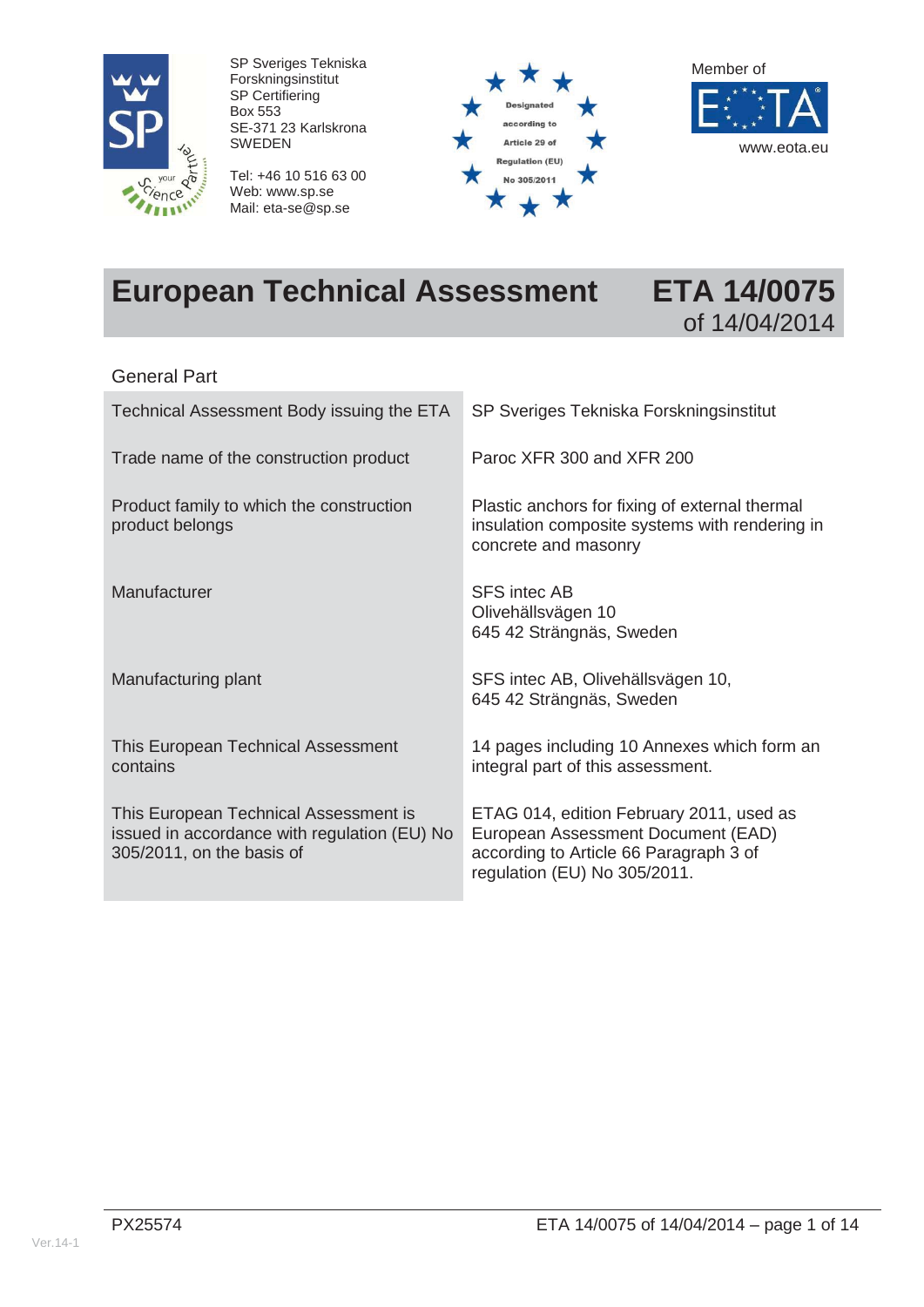Translations of this European Technical Assessment in other languages shall fully correspond to the original issued document and should be identified as such.

Communication of this European Technical Assessment, including transmission by electronic means, shall be in full. However, partial reproduction may be made with the written consent of the issuing Technical Assessment Body. Any partial reproduction has to be identified as such.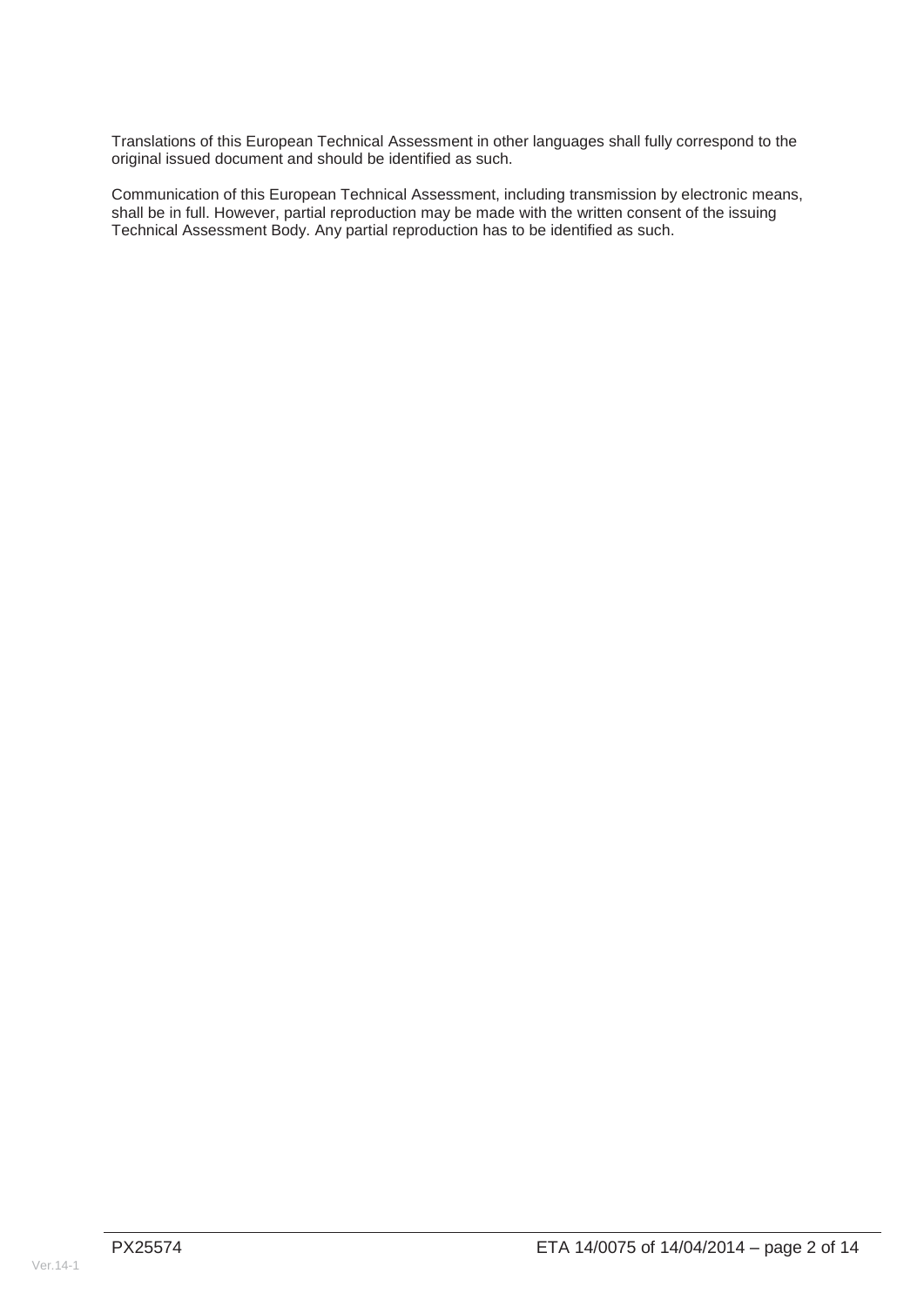Specific part

## **1 Technical description of the product**

The insulation anchor Paroc XFR is a nailed-in anchor which consists of a plastic part (head, sleeve and expansion section) made of modified polyamide and an accompanying internal expander pin of zinc alloy or thermoplastic polymer.

The anchor is fastened by driving the internal expander pin down with a hammer.

Illustrations and description of the product are given in Annex A.

## **2 Specification of the intended use(s) in accordance with the applicable European Assessment Document (hereinafter EAD)**

The performances given in Section 3 are only valid if the anchor is used in compliance with the specifications and conditions given in Annex B.

The verification and assessment methods on which this European Technical Assessment is based lead to the assumption of a working life of the anchor of 25 years. The indications given on the working life cannot be interpreted as a guarantee given by the producer, but are to be regarded only as a means for choosing the right products in relation to the expected economically reasonable working life of the works.

## **3 Performance of the product and references to the methods used for its assessment**

|                  |                                        | <b>Characteristic</b>                                                                               | <b>Performance</b>                                                                                                                                                                                                                                                                                                                                                                                                                                     |
|------------------|----------------------------------------|-----------------------------------------------------------------------------------------------------|--------------------------------------------------------------------------------------------------------------------------------------------------------------------------------------------------------------------------------------------------------------------------------------------------------------------------------------------------------------------------------------------------------------------------------------------------------|
| BWR <sub>3</sub> | Hygiene, health and<br>the environment | Content and/or release of<br>dangerous substances                                                   | Regarding dangerous substances<br>contained in this European technical<br>assessment, there may be requirements<br>applicable to the products falling within<br>its scope (e.g. transposed European<br>legislation and national laws, regulations<br>and administrative provisions). In order<br>to meet the provisions of the<br>Construction Products Regulation, these<br>requirements need also to be complied<br>with, when and where they apply. |
| BWR <sub>4</sub> | Safety and accessibility<br>in use     | Characteristic resistance<br>to tension loading.<br>Displacement for<br>serviceability limit state. | See Annex C1<br>See Annex C <sub>2</sub>                                                                                                                                                                                                                                                                                                                                                                                                               |

## **3.1 Essential characteristics and their performance**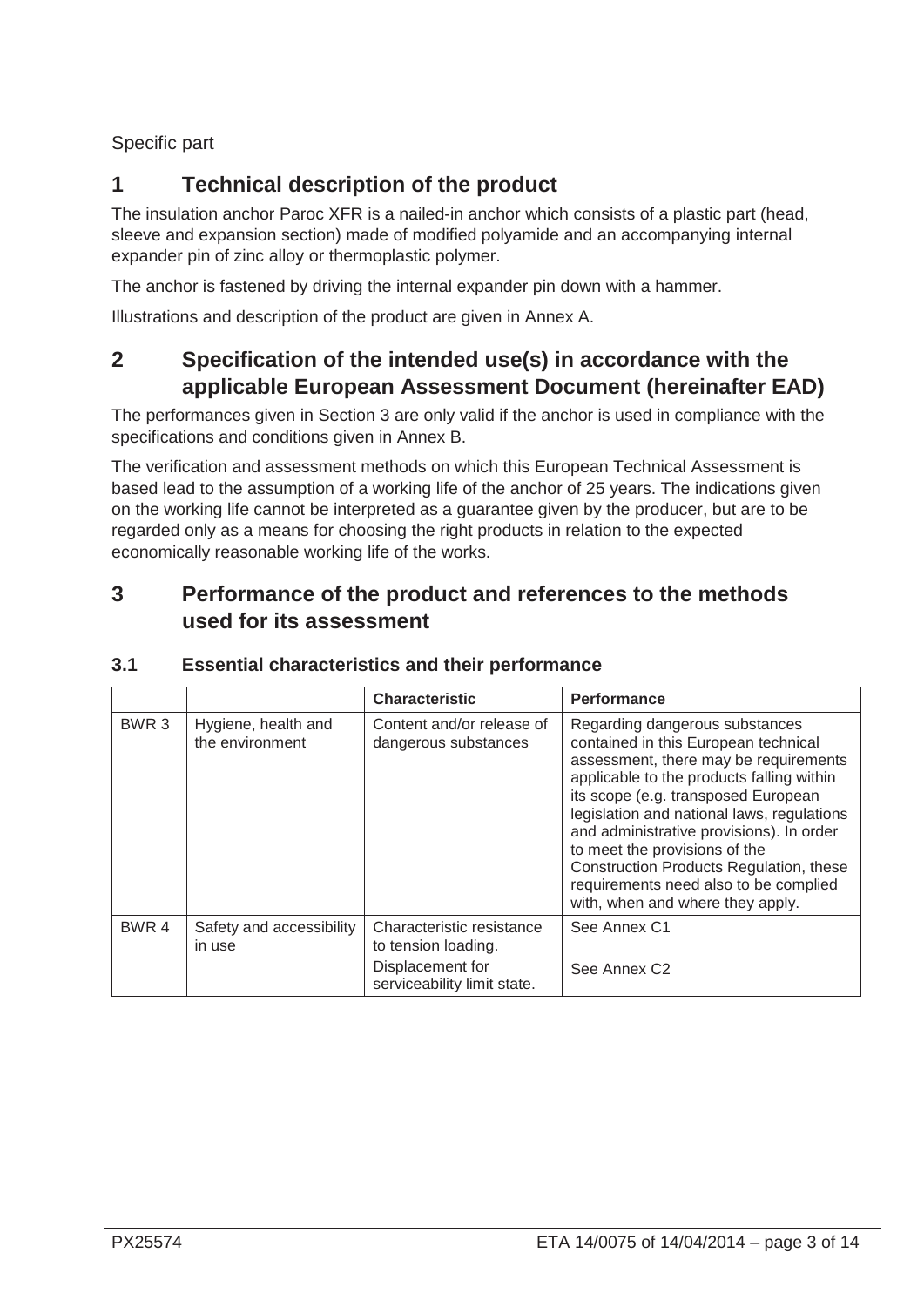## **4 Assessment and verification of constancy of performance (hereinafter AVCP) system applied, with reference to its legal base**

According to the decision 97/463/EG, the system of assessment and verification of constancy of performance (see Annex V to the regulation (EU) No 305/2011) given in the folowing table apply:

| Product(s)                                                                                          | Intended use(s)                                                                     | Level(s) or class(es)                    | System(s) |
|-----------------------------------------------------------------------------------------------------|-------------------------------------------------------------------------------------|------------------------------------------|-----------|
| Plastic anchors for fixing of<br>external thermal insulation<br>composite systems with<br>rendering | For fixing of external<br>thermal insulation<br>composite systems with<br>rendering | Use category A, B, C, D   $2+$<br>and E. |           |

## **5 Technical details necessary for the implementation of the AVCP system, as provided for in the applicable EAD**

Technical details necessary for the implementation of the AVCP system are laid down in the control plan deposited at SP Sveriges Tekniska Forkningsinstitut.

> Issued in Borås on 14.04.2014 By SP Sveriges Tekniska Forskningsinstitut nsson Certification Manager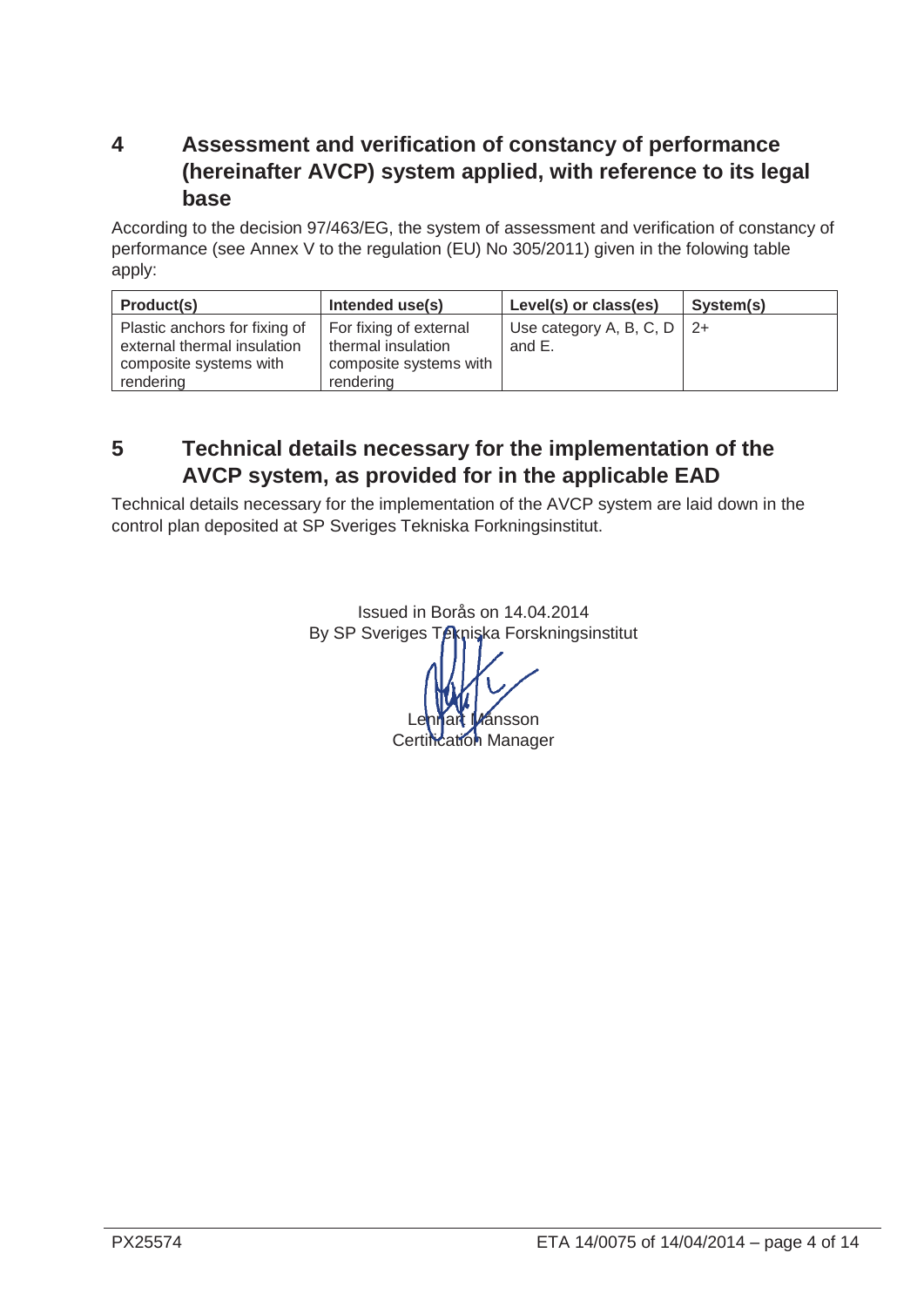## **Paroc XFR 300**

## **Dimensions**



#### **Table A-1:** Dimensions

| <b>Anchor type</b> | <b>Anchor sleeve</b> |                            |        |         | <b>Expander pin</b> |         | <b>Net fastener</b> |       |    |
|--------------------|----------------------|----------------------------|--------|---------|---------------------|---------|---------------------|-------|----|
|                    | $a_{\text{nom1}}$    | $\mathbf{a}_{\text{nom2}}$ | $-a$   | $D_{p}$ | $h_{\text{ef}}$     | $a_{p}$ | <u>In</u>           | $a_s$ | ιs |
| XFR 300-140        |                      | 12                         | 140    | 50      | 40                  | 5,5     | 82                  | 32    | 20 |
| <b>XFR 300-L</b>   |                      | 12                         | 90-260 | 50      | 40                  | 5,5     | 82                  |       |    |

## **Materials**

**Table A-2:** Materials

| <b>Member</b> | <b>Material</b>                           |
|---------------|-------------------------------------------|
|               | Anchor sleeve   Polyamid, toughened PA 66 |
| Expander pin  | Zinc, ZL 0410 according to EN 1774        |

## **Marking**

Each anchor is to be marked with the identifying mark of the producer, the type and the length of the anchor or the minimum effective anchorage depth.

- Company logo: SFS intec
- Anchor type: XFR
- Anchoring depth: (40 mm)
- Use category: A,B,C

| <b>Product description</b><br>Paroc XFR 300 | <b>Annex A1</b><br>of European<br><b>Technical</b><br><b>Assessment</b><br>ETA-14/0075 |
|---------------------------------------------|----------------------------------------------------------------------------------------|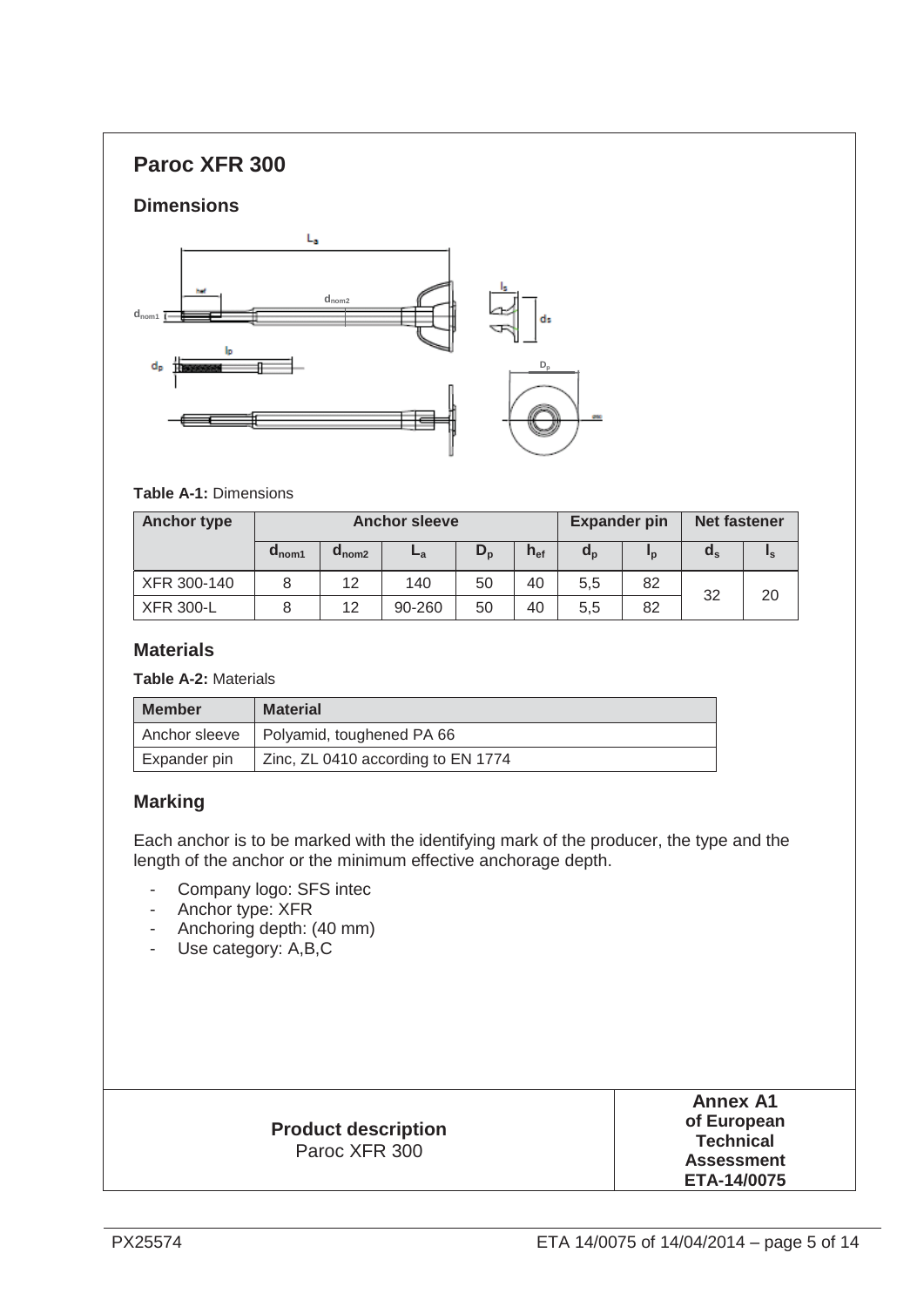## **Paroc XFR 200**

#### **Dimensions**



#### **Table A-3:** Dimensions

| <b>Anchor type</b> | <b>Anchor sleeve</b> |                   |        |         | <b>Expander pin</b> |         | <b>Net fastener</b> |                  |    |
|--------------------|----------------------|-------------------|--------|---------|---------------------|---------|---------------------|------------------|----|
|                    | $d_{\text{nom1}}$    | $d_{\text{nom2}}$ | ∟а     | $D_{n}$ | $h_{\text{ef}}$     | $d_{p}$ | <u>In</u>           | $\alpha_{\rm s}$ | Ιs |
| XFR 200-170        | 12                   | 12                | 170    | 50      | 70                  | 6,9     | 50                  | 32               | 20 |
| <b>XFR 200-L</b>   | 12                   | 12                | 80-350 | 50      | 70                  | 6.9     | 50                  |                  |    |

#### **Materials**

#### **Table A-4:** Materials

| <b>Member</b> | <b>Material</b>           |
|---------------|---------------------------|
| Anchor sleeve | Polyamid, toughened PA 66 |
| Expander pin  | Polyoxymethylene, POM     |

#### **Marking**

- Company logo: SFS intec
- Anchor type: XFR
- Anchoring depth (40 mm)
- Use category: D,E

## **Product description** Paroc XFR 200

**Annex A2 of European Technical Assessment ETA-14/0075**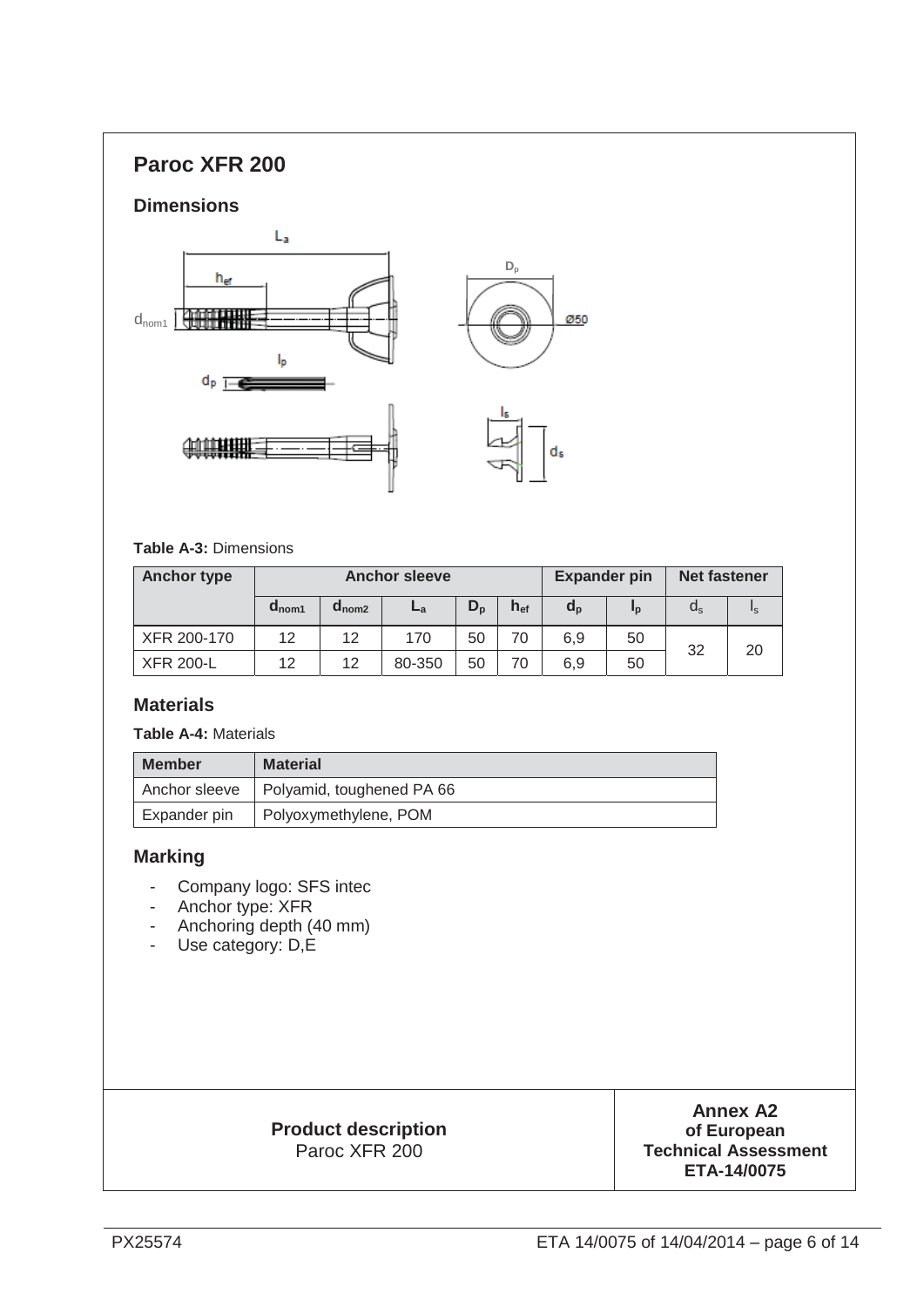## **Specifications of intended use**

## **General**

The anchor is intended to be used for anchorages for which requirements for safety in use in the sense of the Basic Work Requirement 4 of Regulation (EU) No 305/2011 shall be fulfilled and failure of anchorages made with these products would cause low risk to human life. The anchor is to be used only as multiple fixing for the anchorage of bonded or mechanically fastened thermal insulation composite systems (ETICS) in concrete and masonry.

## **Base material**

The base material shall consist of reinforced or unreinforced normal weight concrete of strength class C20/25 at minimum and C50/60 at maximum according to EN 206-1:2000-12 or of masonry walls according to Annex C.

## **Installation**

- Anchor installation carried out by appropriately qualified personnel under the supervision of the person responsible for technical matters on site.
- Use of the anchor only as supplied by the manufacturer without exchanging any component of the anchor.
- Anchor installation in accordance with the manufacturer's specifications and drawings using the tools indicated in this European Technical Assessment.
- Checks before placing the anchor, to ensure that the characteristic values of the base material in which the anchor is to be placed, is identical with the values, which the characteristic loads apply for.
- Observation of the drill method (Drill holes in masonry made of hollow or perforated bricks may only be drilled using the rotary drill. Other drilling methods may also be used if job-site tests according to Annex B5 evaluate the influence of hammer or impact drilling.)
- Placing drill holes without damaging the reinforcement.
- Temperature during installation of the anchor  $\geq 0^{\circ}$ C.
- Exposure to UV due to solar radiation of the anchor not protected by rendering  $\leq 6$ weeks.

## **Packaging, transport and storage**

The anchor shall only be packaged and supplied as a complete unit.

The anchor shall be stored under normal climatic conditions. Before installation, it shall not be extremely dried nor frozen and not exposed to sun radiation.

| Intended use<br><b>Specifications</b> | <b>Annex B1</b><br>of European<br><b>Technical</b><br><b>Assessment</b><br>ETA-14/0075 |
|---------------------------------------|----------------------------------------------------------------------------------------|
|---------------------------------------|----------------------------------------------------------------------------------------|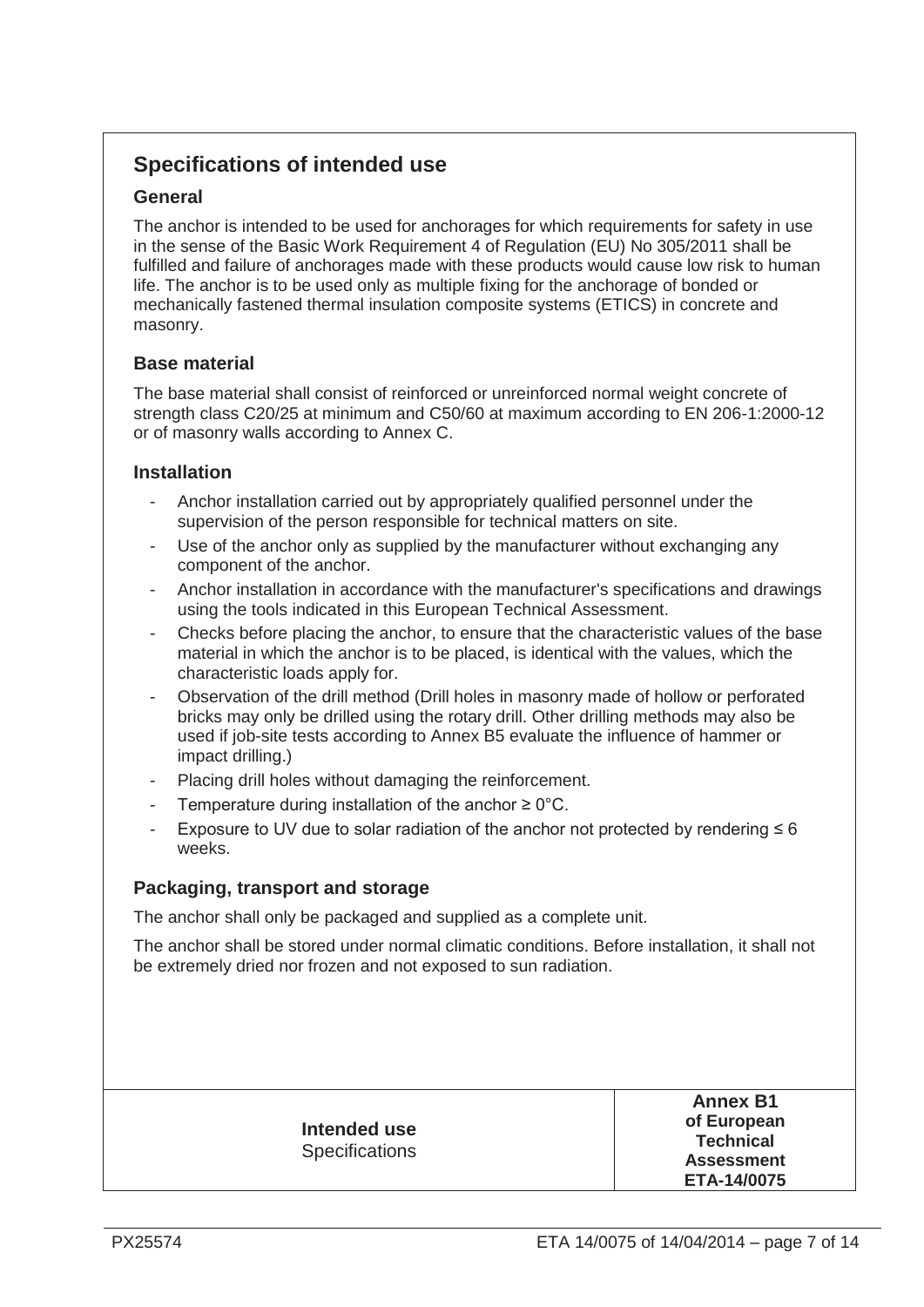## **Installation characteristics**

## **XFR 300 XFR 200**

Anchorage of ETICS in concrete or masonry.

Use category A, B and C.



Anchorage of ETICS in lightweight aggregate concrete and autoclaved aerated concrete.

Use category D and E.



#### Legend:

 $h_D$  = thickness of insulation material

 $h_{\text{ef}}$  = effective anchorage depth

h = thickness of member (wall)

 $h_1$  = depth of drilled hole to deepest point

 $t_{\text{tol}}$  = thickness of equalizing layer or non-load-bearing coating

**Table B-1:** Installation characteristics

| <b>Anchor type</b>            |                       | <b>XFR 300</b> | <b>XFR 200</b> |
|-------------------------------|-----------------------|----------------|----------------|
| Drill hole diameter           | $d_0$ [mm]            |                | 12             |
| Cutting diameter of drill bit | $d_{\text{cut}}$ [mm] | $\leq 8,45$    | $\leq 12,45$   |
| Depth of drill hole           | $h_1$ [m ]            | $\geq 60$      | $\geq 90$      |
| Effective anchorage depth     | $h_{\text{ef}}$ [mm]  | $\geq 40$      | $\geq 70$      |

The anchor is fastened by driving the internal expansion pin down with a hammer.

| Intended use                        |
|-------------------------------------|
| <b>Installation characteristics</b> |

**Annex B2 of European Technical Assessment ETA-14/0075**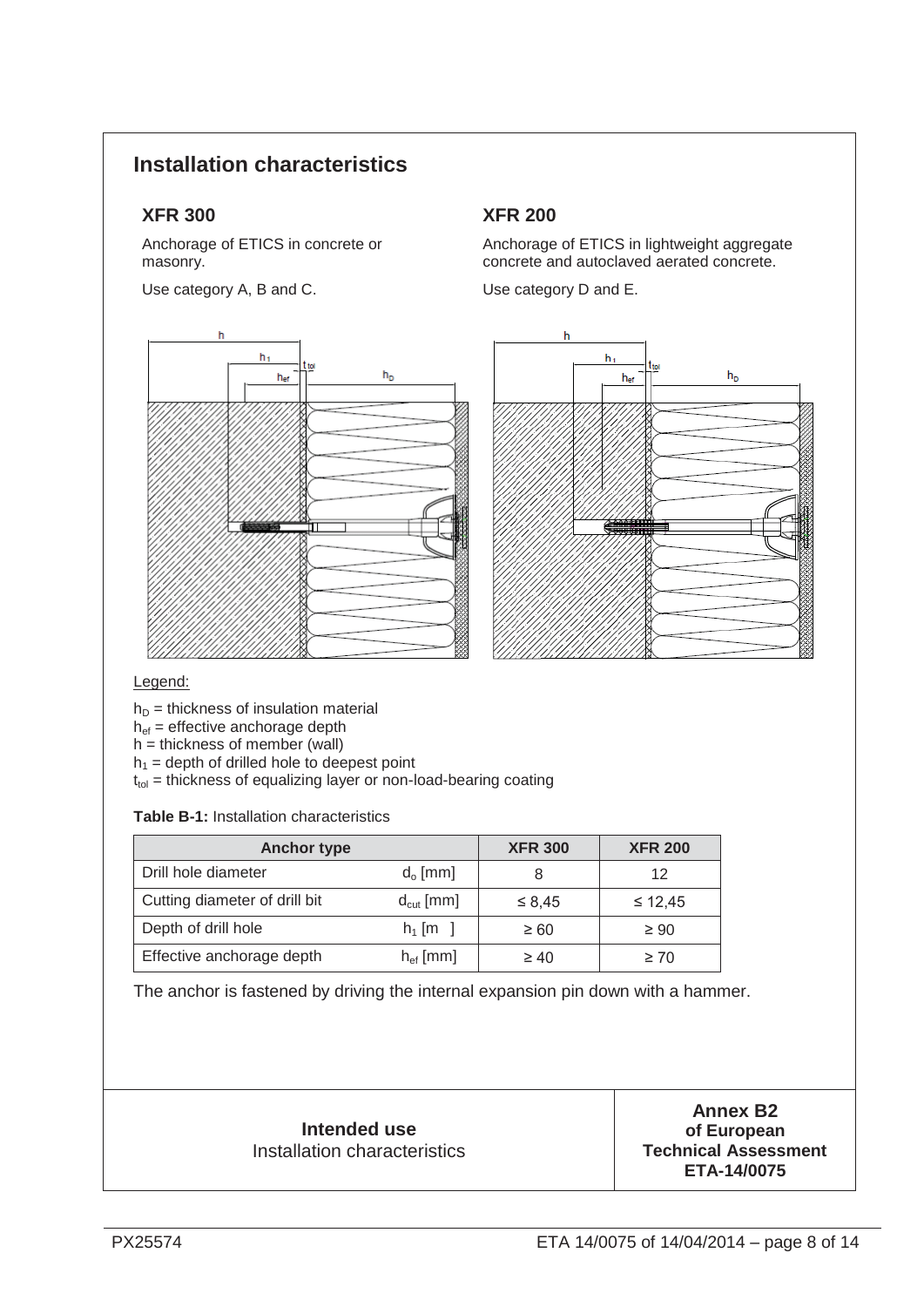# **Spacing and edge distance**

**Table B-2:** Minimum distances and thickness of member

| <b>Anchor type</b>                 |                 | <b>XFR 300,</b><br><b>XFR 200</b> |
|------------------------------------|-----------------|-----------------------------------|
| Minimum thickness of base material | $h$ [mm]        | 100                               |
| Minimum spacing                    | $s_{\min}$ [mm] | 100                               |
| Minimum edge distance              | $c_{\min}$ [mm] | 100                               |



| Intended use<br>Spacing and edge distance | <b>Annex B3</b><br>of European<br><b>Technical</b><br><b>Assessment</b><br>ETA-14/0075 |
|-------------------------------------------|----------------------------------------------------------------------------------------|
|-------------------------------------------|----------------------------------------------------------------------------------------|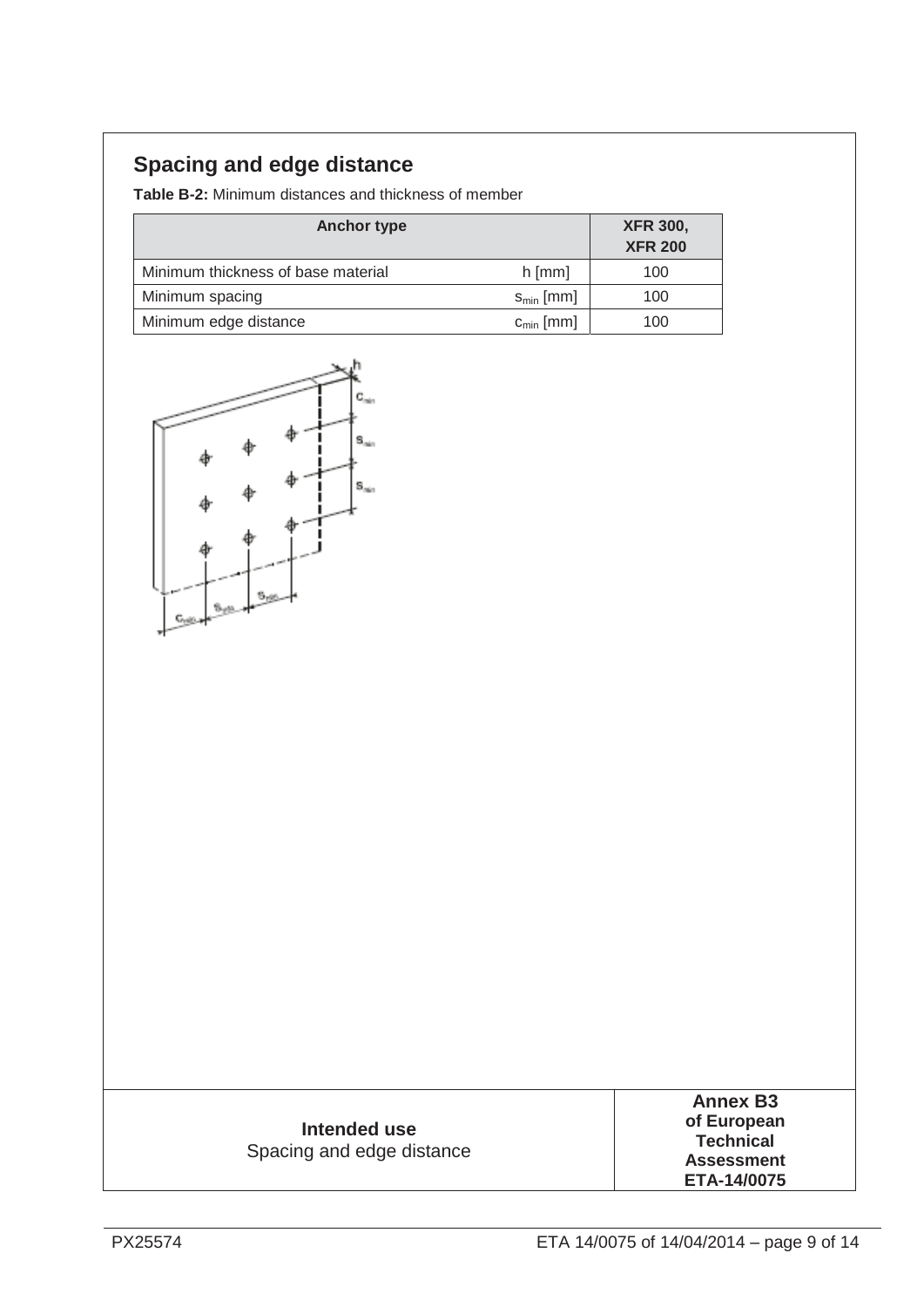## **Design of anchorages**

## **General**

The ETA only applies to the manufacture and use of the anchor. Verification of stability of the external thermal insulation composite system including application of loads on the anchor and on the additional insulation disc is not subject of this European technical assessment.

Fitness for the intended use of the anchor is given under the following conditions:

- The design of anchorages is carried out in compliance with ETAG 014, edition February 2011, used as European Assessment Document (EAD) under the responsibility of an engineer experienced in anchorages.
- Verifiable calculation notes and drawings shall be prepared taking account of the loads to be anchored, the nature and strength of the base materials, the thickness of insulation and the dimensions of the anchorage members as well as of the relevant tolerances.

## **Characteristic values, spacing and dimensions of anchorage member**

The minimum spacing and dimensions of anchorage member according to Annex B3 shall be observed.

#### **Resistance**

The characteristic values of the tension resistance of the anchor are given in Annex C1. If there is a difference in the characteristic values of the base material or a similar base material of category A, B, C, D or E is supposed to be used; job-site tests according to Annex B5 shall be carried out and the characteristic tension resistance shall be determined.

## **Displacement behaviour**

The displacements are given in the Annex C2.

**Intended use Design** 

**Annex B4 of European Technical Assessment ETA-14/0075**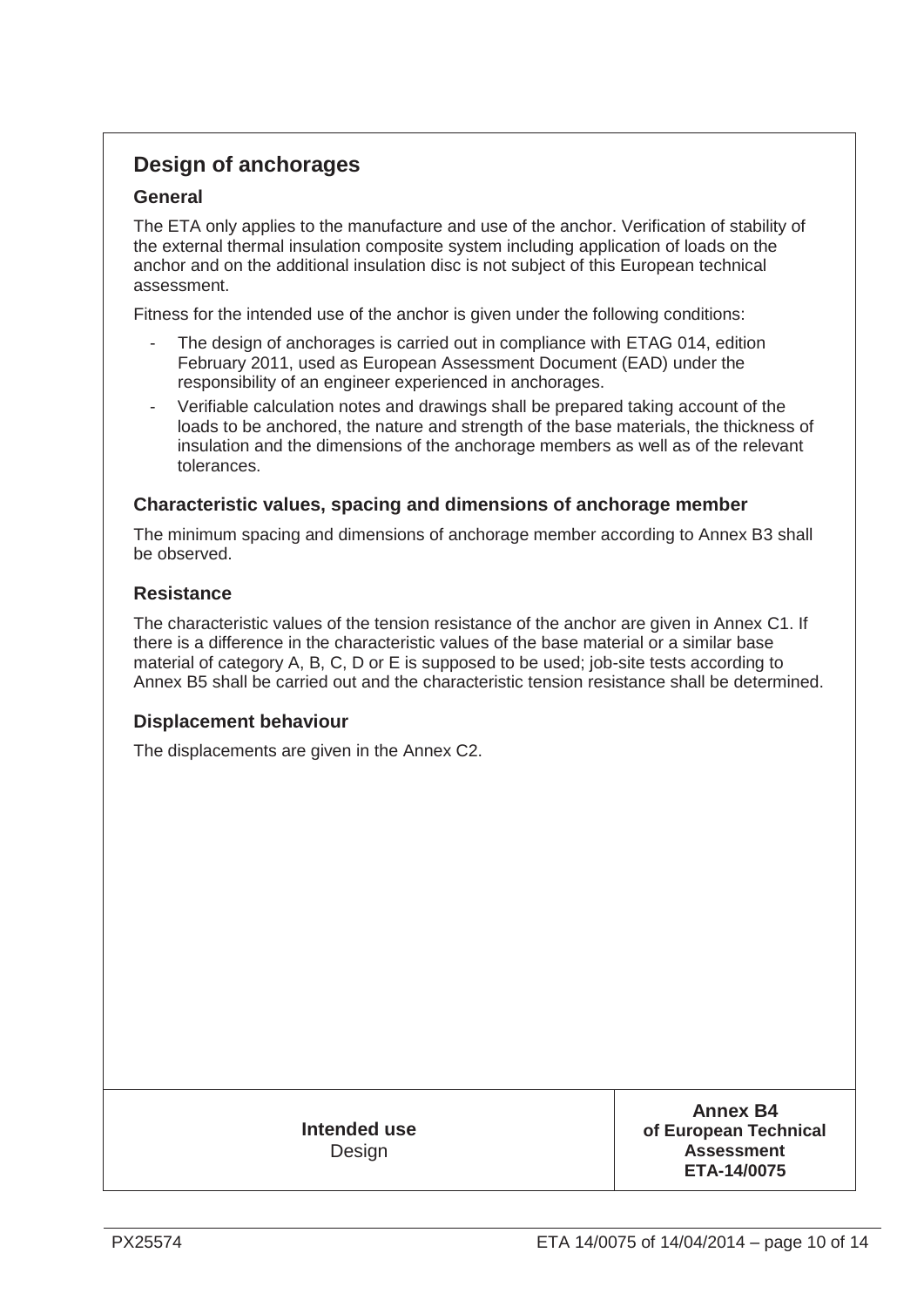## **Job site tests**

## **General**

The characteristic tension resistance of the anchor may be determined by means of job site pull-out tests carried out on the material actually used, if a characteristic resistance of the base material does not exist (for example masonry made of other solid masonry units, hollow or perforated bricks).

The characteristic resistance of the anchor shall be determined by carrying out at least 15 centric tension load pull-out tests on site. These tests are also possible under the same conditions in a laboratory.

Execution and evaluation of the tests as well as the issue of the test report and the determination of the characteristic resistance should be under the responsibility of approved testing laboratories or the supervision of the person responsible for the execution of the works on site.

Number and position of the anchors to be tested shall be adapted to the relevant special conditions of the site and, for example, to be increased in the case of hidden and larger areas, such that reliable information about the characteristic resistance of the anchor in the base material in question can be derived. The tests shall take into account the most unfavourable conditions of the practical execution.

## **Assembly**

The anchor to be tested shall be installed (e.g. preparation of drill hole, drilling tool to be used, drill bit) and the spacing and the edge distances shall be in the same way as planned for the fixing of the external thermal insulation composite system.

Depending on the drilling tool and according to ISO 5468, hard metal hammer-drill bits or hard metal percussion drill bits, respectively, shall be used. The cutting diameter shall be at the upper tolerance limit.

## **Execution of test**

The test rig used for the pull-out tests shall provide a continuous slow increase of the load, controlled by a calibrated load cell. The load shall apply perpendicular to the surface of the base material and shall be transmitted to the anchor via a hinge. The reaction forces shall be transmitted into the base material at a distance of at least 15 cm from the anchor. The load shall be increased continuously in a way that the ultimate load is reached after about 1 minute. The load is measured when the ultimate load  $(N_1)$  is achieved.

> **Intended use**  Job site tests

**Annex B5-1 of European Technical Assessment ETA-14/0075**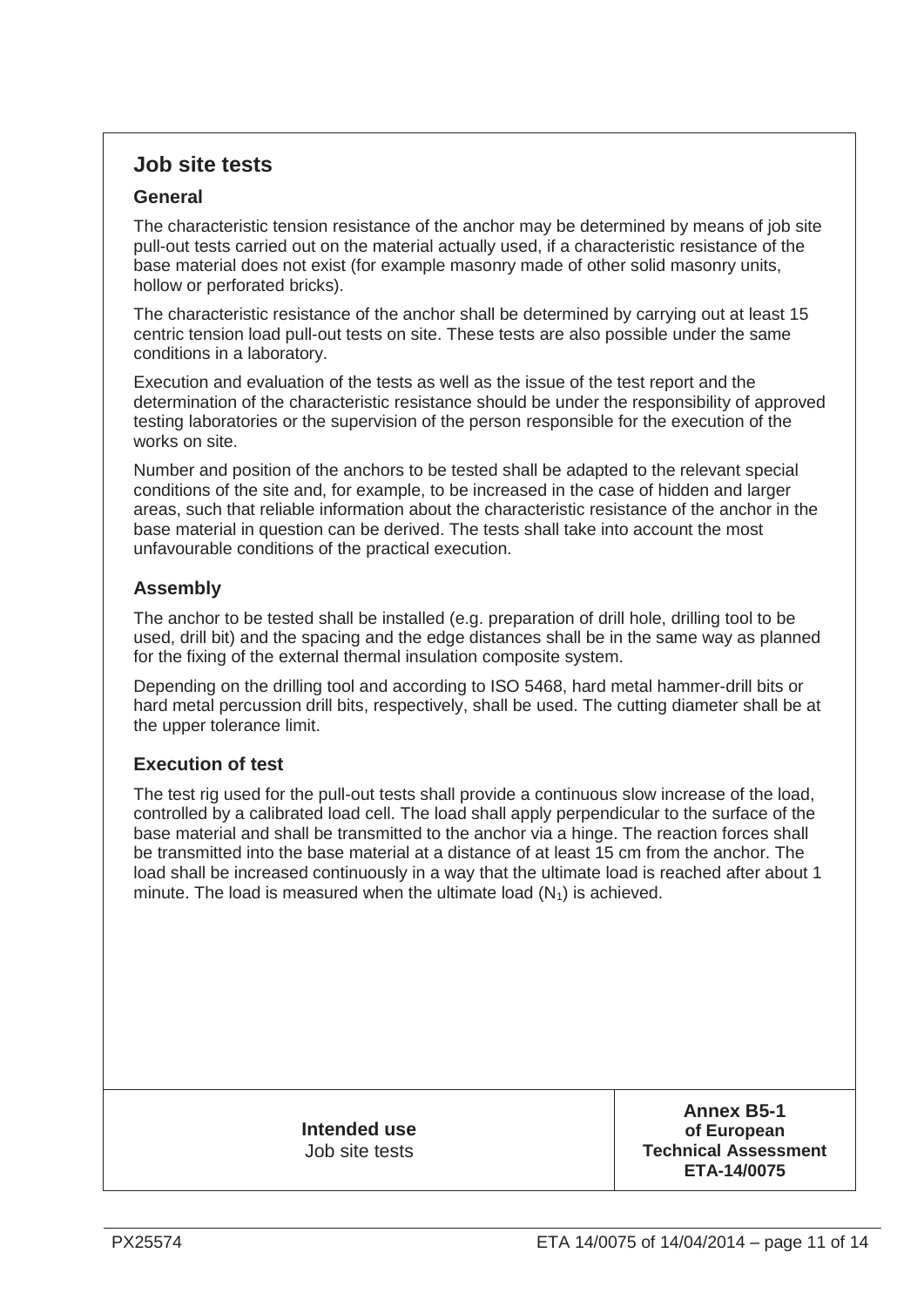## **Test report**

The test report shall include all information necessary to assess the resistance of the tested anchor. It shall be included in the construction dossier.

The minimum data required are:

- Construction site, owner of building; date and location of the tests, air temperature; type of member (ETICS) to be fixed,
- Masonry (type of brick, strength class, all dimensions of bricks, mortar group); visual assessment of masonry (flush joints, joint clearance, regularity),
- Plastic anchor and expander pin; value of the cutting diameter of hard metal hammerdrill bits, measured before and after drilling,
- Test rig; results of tests including the indication of value  $N_1$ ,
- Tests carried out or supervised by; signature.

#### **Evaluation of test results**

The characteristic resistance  $N_{Rk1}$  is derived from the measured values  $N_1$  as follows

 $N_{Rk1} = 0.6 \cdot N_1 \le 1.5$  kN

 $N_1$  = mean value of the five smallest measured values at ultimate load

**Intended use**  Job site tests

**Annex B5-2 of European Technical Assessment ETA-14/0075**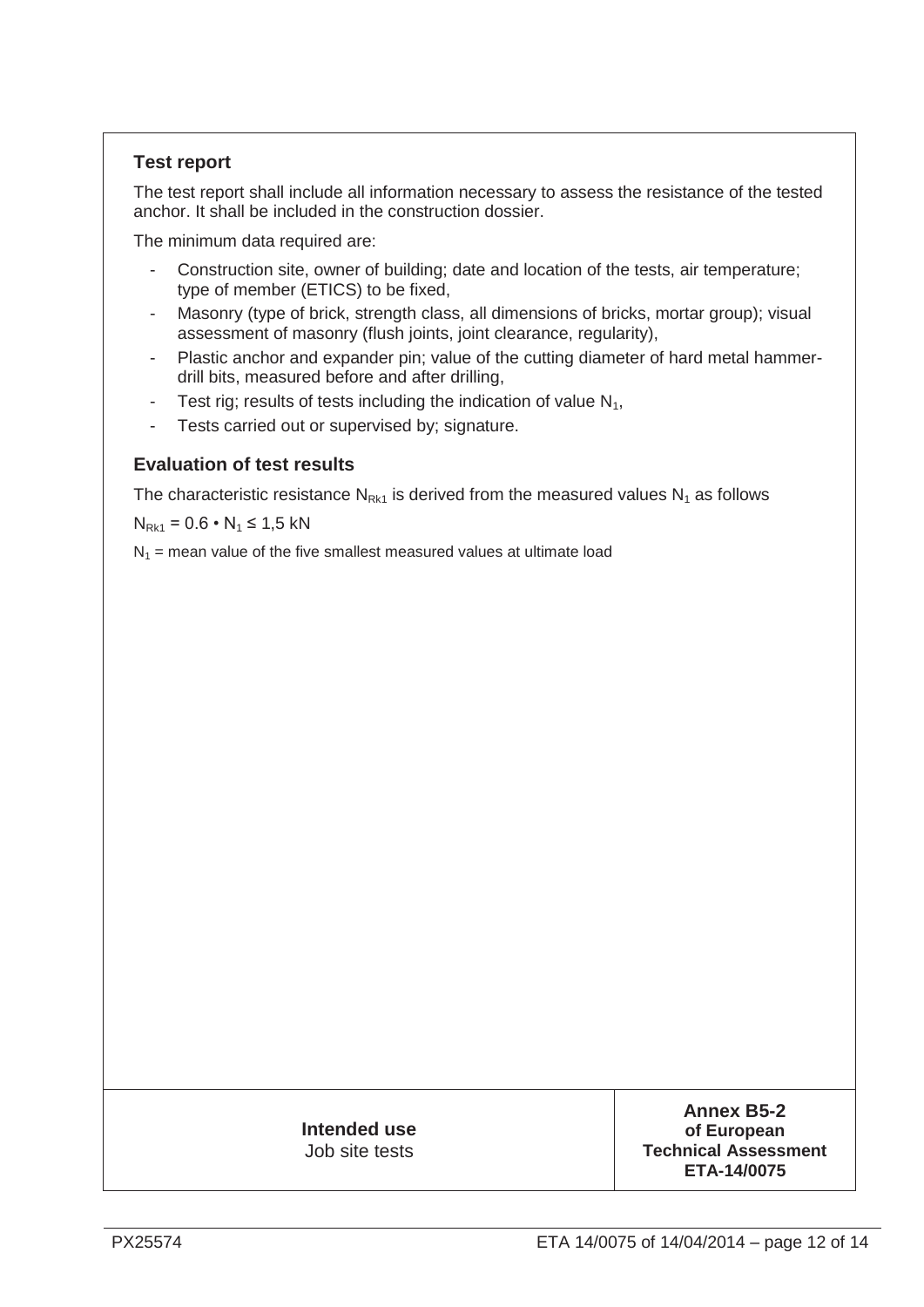## **Characteristic resistance**

Table C-1: Characteristic resistance to tension loads N<sub>Rk</sub> in concrete and masonry for a single anchor in kN.

| <b>Anchor type</b>                                           |                                 |                                           |                           | <b>XFR</b><br>300 | <b>XFR</b><br>200 |
|--------------------------------------------------------------|---------------------------------|-------------------------------------------|---------------------------|-------------------|-------------------|
| <b>Base material</b>                                         | <b>Bulk</b><br>density<br>class | <b>Minimum</b><br>compressive<br>strength | <b>Drill</b><br>method    | $N_{\rm Rk}$      | $N_{\rm Rk}$      |
|                                                              | $\rho$ [kg/dm <sup>3</sup> ]    | $fb$ [N/mm <sup>2</sup> ]                 |                           | [KN]              | [KN]              |
| Normal weight concrete<br>C20/25,<br>EN 206-1                |                                 |                                           | Hammer<br>drilling        | 1,6               |                   |
| Normal weight concrete<br>C50/60,<br>EN 206-1                |                                 |                                           | Hammer<br>drilling        | 1,6               |                   |
| Solid clay bricks HD,<br>EN 771-1                            | $\geq 1,69$                     | 36                                        | <b>Hammer</b><br>drilling | 1,6               |                   |
| Hollow clay bricks HD,<br>vertically perforated,<br>EN 771-1 | $\geq 1,36$                     | 36                                        | Rotary<br>drilling        | 1,6               |                   |
| Lightweight aggregate<br>concrete, LAC 3,<br>EN 1520         | $\geq 0,64$                     | 3,0                                       | Hammer<br>drilling        |                   | 0,5               |
| Autoclaved aerated<br>concrete, AAC 3,<br>EN 771-4           | $\ge 0,43$                      | 4,5                                       | Hammer<br>drilling        |                   | 0,6               |

# **Performances**

Characteristic resistance

**Annex C1 of European Technical Assessment ETA-14/0075**